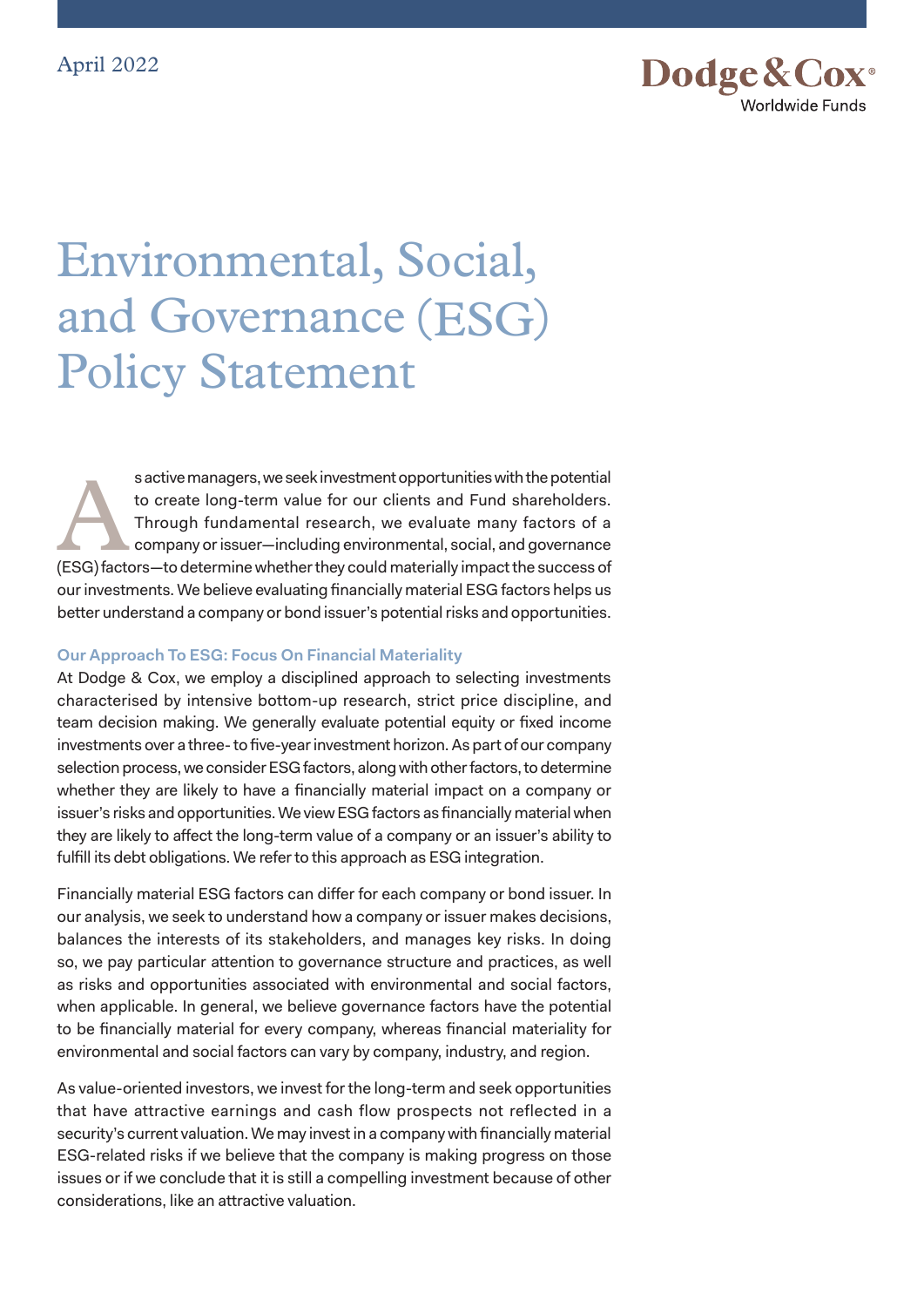For each of our investment strategies, we analyse financially material ESG factors as part of our investment process, along with consideration of relevant account guidelines. To emphasise our commitment to ESG integration, we became a signatory to the Principles for Responsible Investment (PRI) in 2012. As a PRI signatory, Dodge & Cox has committed to considering the investment implications of ESG issues within our portfolio management and investment decision-making processes, where appropriate and consistent with our fiduciary duty.

### **How We Consider ESG Factors**

As part of our bottom-up research process, we develop a well-rounded view of a company's fundamental strengths and weaknesses, including how ESG factors could affect the company's ability to generate long-term value.

Our global industry analysts conduct their own due diligence and analysis, which typically incorporates conversations with company management teams and boards, reviews of company reports, sell-side research, and information from third-party ESG data providers. Our analysts then summarise their research and provide a qualitative overview of the company-specific ESG risks and opportunities they have examined.

Within their reports, our analysts formulate an investment thesis that typically includes three-to-four opportunities and risks that appear most critical to the future success of the investment. When an analyst determines a financially material ESG factor could be a key driver of the investment thesis for the company, the analyst highlights it in the research report. The analysts then present their recommendation to our Investment Committees, which assess portfolio-level risks, including relevant ESG factors, and ultimately decide how to invest our portfolios.

After selecting an investment, our Investment Committees and analysts actively monitor the price and underlying fundamentals of companies that are widely held across our client and fund accounts. The analyst will recommend adds, trims, or a complete sale for the Investment Committee's consideration if there are material changes. Consistent with the security selection process, they consider a range of risk factors, including risks related to financially material ESG issues, as well as the return outlook for the portfolio's broader opportunity set. We intend to invest in a company for several years to allow time for our longer-term investment thesis to play out, so our active evaluation of our current investments is equally as important as our initial investment decision.

Specific to our fixed income strategies, our credit research analysts typically work with the global industry analysts to evaluate ESG factors that we believe are likely to affect a company's ability to pay back its debt obligations. In our fixed income portfolios, we may also own sovereign bonds, municipal bonds, and securitised products—each of which present their own nuances in the context of ESG integration, which we consider as a part of our research.

# **How We Approach Engagement And Proxy Voting**

Dodge & Cox believes that our role as an active manager extends beyond selecting securities for our portfolios. Maintaining a dialogue with company management teams and boards helps us build our understanding of their priorities and strategies over time. When we believe a certain issue is significant to our investment thesis, we look for opportunities to engage directly with the issuer. In particular, we aim to address issues when we believe our perspective has the potential to benefit the long-term outcome of the investment. With respect to ESG, we typically engage on governance factors, but if we view an environmental or social issue as financially material, we may choose to engage and share our views on those issues as well.

We seek to build constructive, long-term relationships with company management teams and boards. We prefer to have ongoing conversations and do not typically file shareholder resolutions or join public campaigns. We may also express our views through our proxy votes. Our detailed [Proxy Voting Policy](https://www.dodgeandcox.com/content/dam/dc/ww/en/pdf/policies/dc_ucitsandsa_proxy_voting_policy.pdf) guides these votes and may take into account ESG-related issues that we view as financially material. We refer to our approach to engagement and proxy voting as active ownership.

## **How We Structure ESG In Our Team Decision Making**

Our Director of Research oversees and sets the direction for our ESG integration approach, in collaboration with our Research Policy Council, which is a group of senior investment leaders who support the firm's investment team and long-term resource needs. Our analysts across our integrated equity and fixed income investment team are responsible for incorporating financially material ESG factors into their ongoing research and analysis. Our team-based investment decision-making process enables us to consider a range of ESG perspectives throughout the investment process.